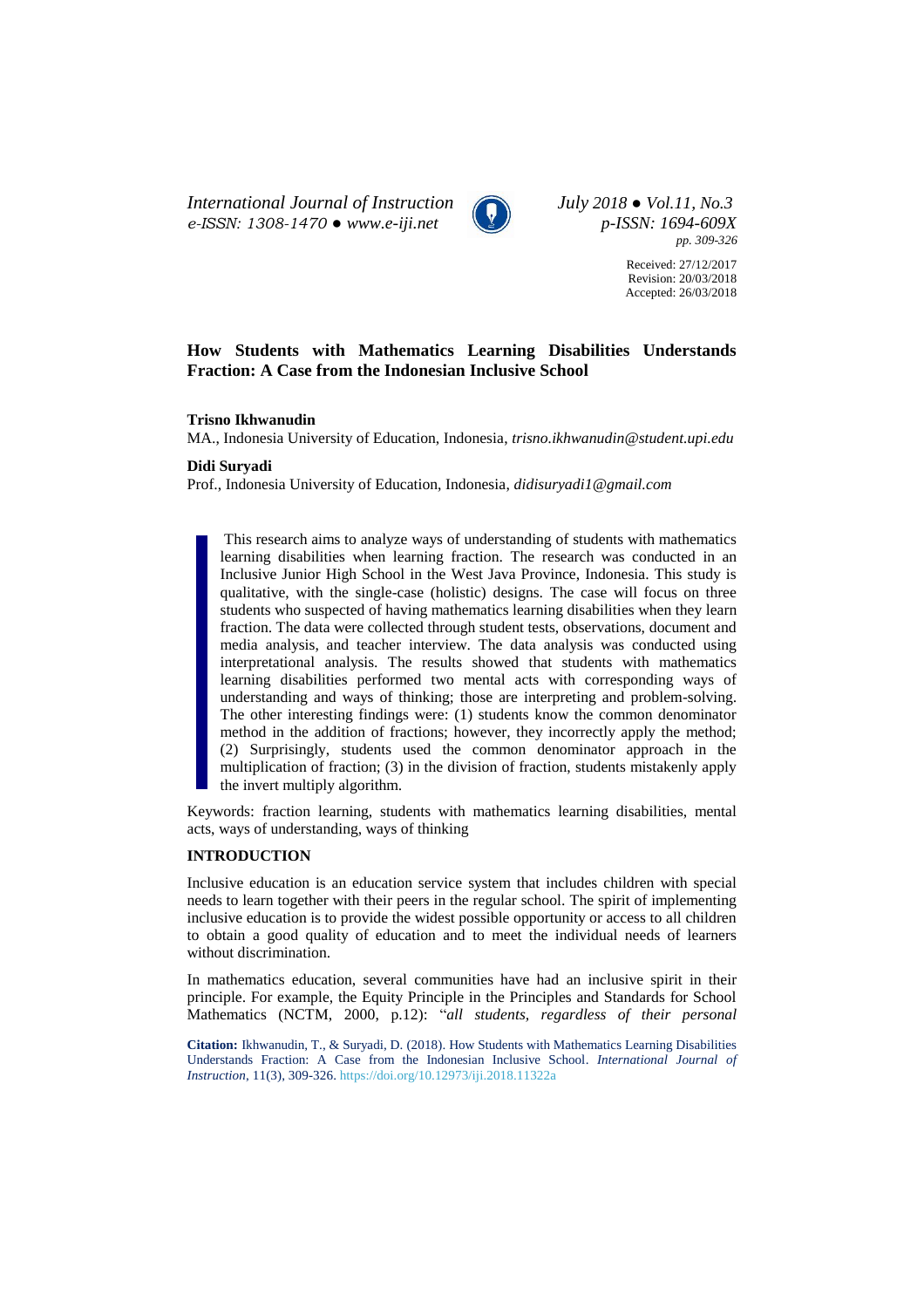*characteristics, backgrounds, or physical challenges, must have opportunities to study—and support to learn— mathematics. Equity does not mean that every student should receive identical instruction; instead, it demands that reasonable and appropriate accommodations be made as needed to promote access and attainment for all students."*

All of us agreed about the equity principle in the teaching and learning mathematics. However, studies that examine the learning of mathematics in the inclusive school are still not widely practiced. A study of the practice of inclusive education identified only five articles published between 2000 and 2013 relating to mathematics classes (McKenna et al., 2015).

Schools that implement inclusive education systems have the opportunity to receive all learners with their specific needs. Especially for learning mathematics, inclusive schools will likely receive two types of students, i.e., students who have difficulty in learning mathematics, and students who have no difficulty in learning mathematics.

In the inclusive school, many students struggle with mathematics because of different reasons; especially the difficulty of students with mathematics learning disabilities (MLD). Shalev (2007) estimated that 6% of students with MLD have difficulties that came from a cognitive origin. The other researchers showed that students with MLD have different error pattern if compared with their low achieving peers (Mazzocco, Myers, Lewis, Hanich, & Murphy, 2013). Lewis (2014) suggested research on fraction learning with younger MLD students, such as elementary or junior-high-school students. Based on Lewis's suggestion, this research was conducted in an inclusive junior-highschool student. The inclusive school was chosen because the school has the opportunity to receive all learners with their specific needs, including students with MLD.

Research on students' ways of understanding fractions in the inclusive school is needed as an essential first step toward the effective instructional methods. Thus, the problem in this research is how students with MLD understand fraction in the inclusive school.

# **LITERATURE REVIEW**

The term difficulty in learning mathematics is called Mathematics Learning Disabilities (MLD). Some literature and researchers call MLD as dyscalculia. Research on dyscalculia continues until today. Therefore, understanding of dyscalculia will continue to grow. The following is some of the meanings of dyscalculia issued by both formal institutions and individual researchers. According to The National Center for Learning Disabilities, USA (2014), dyscalculia is a term related to the difficulty in learning mathematics. The characteristics of students with dyscalculia are as follows: (1) difficulty in counting, studying number facts, and performing mathematical calculations; (2) difficulty in measuring, timing, counting money, and estimating numbers; (3) struggle in mental mathematics and problem-solving methods.

Geary (2004) describes dyscalculia as a difficulty in numerical and arithmetic caused by brain injury. Geary uses this term to describe a population of 5 - 8% of school-age children who have a cognitive abnormality that affects their ability to study concepts or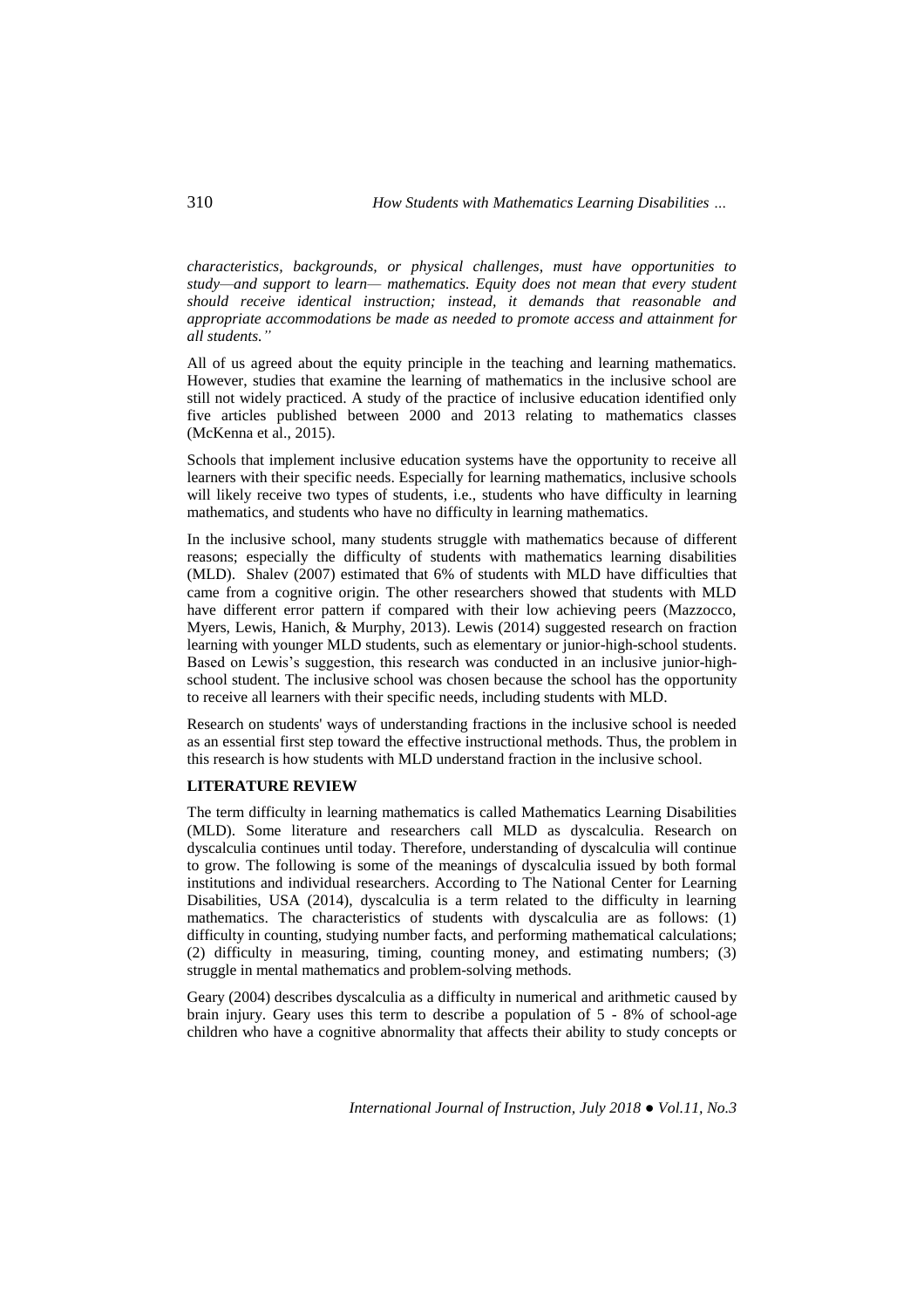procedures in one or more areas of mathematics. In general, dyscalculia is an umbrella term used for various difficulties in learning mathematics, such as developmental dyscalculia, mathematical difficulty, difficulty learning numerical concepts, and difficulty in learning the concept of numbers.

Some definitions of dyscalculia are relatively close to the medical area. In this study, the authors chose the definition of dyscalculia formulated from the view of education. So, in this study, the term chosen is the MLD. Here are some researchers' opinions about the criteria of students with MLD:

- a. students with an average IQ whose standardized test scores were below the  $20<sup>th</sup>$  or  $25<sup>th</sup>$  percentiles (Geary, 2004);
- b. slower and often error in processing numerical representation, such as the symbol number "3" and its counterpart "◆◆◆" (Piazza et al., 2010);
- c. making mistakes in comparing and estimating numbers (Mazzocco et al., 2011);
- d. wrong in performing arithmetic calculations (Geary et al., 2004);
- e. wrong in solving very easy numbers (e.g.,  $4 \times 5 = 20$ ; Mazzocco et al., 2008).

According to Clarke et al., (2010), a fraction is a symbol that represents the results of

two numbers  $\overline{b}$  (with b not equal to zero). Thus, all rational numbers written in form  $\overline{b}$ are fractions, but rational numbers 1.45 are not fractions; however, if 1.45 is written  $\frac{145}{100}$ then it is a fraction. The selection of fraction topic in this research is based on the result of teacher interview in the preliminary study. Many teachers in the inclusive school stated that fractions were one of the topics that difficult to teach, especially for students with MLD. In the Indonesia context, Wijaya (2017) mentioned three possible causes of students experiencing difficulties in fraction learning. The three causes are: (1) the lack of emphasis on the basic concept of fractions and the introduction of fraction operations that are too early; (2) In general, Indonesian textbook only presents the definition of fractions as part of a whole; and (3) in the class, various fraction representations are rarely used. The other causes stated by Lewis and Fisher's (2016) research finding that studying fractions require high-level or complex thinking skills.

Several researchers have done the study on fractions learning in students with MLD:

Lewis (2014) states that MLD students have different mindsets in understanding the fractions. She views students with MLD does not mean to have a lack of understanding of the concept of fractions, but there are different ways of thinking in understanding the fractions. She suggests other approaches to the interventions that are undertaken in students with MLD, not only as part of a whole approach but also using another approach such as the number line.

Lewis (2016a) states that students with MLD experience obstacles in fraction learning, especially on fraction comparison subjects, either fraction comparisons with the same

denominator, or in fractions comparisons involving half fractions  $\left(\frac{1}{2}\right)$ . In this study,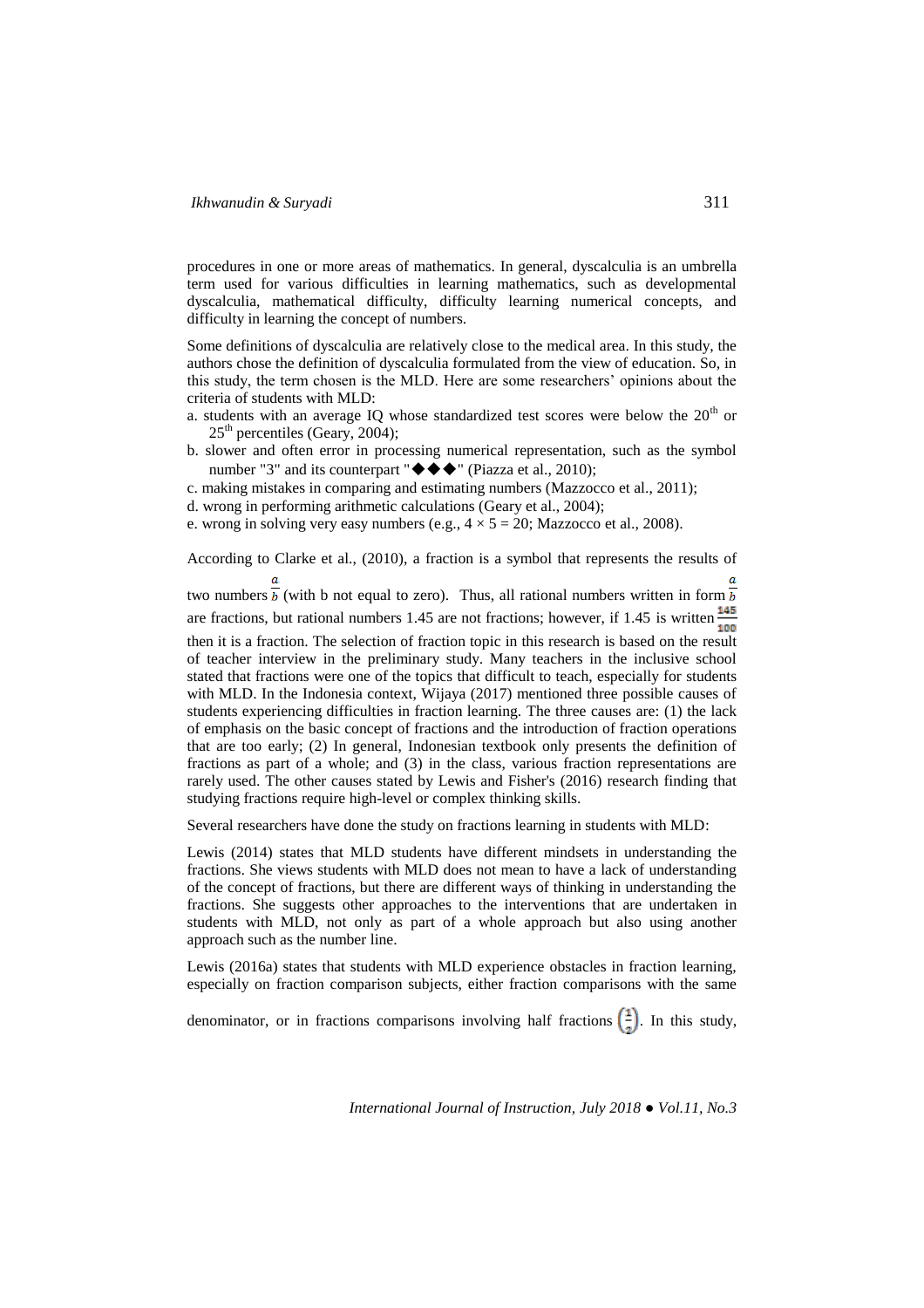Lewis suggested examining students' understanding of the quantity of fractions. Lewis (2016b) states that partitioning activity may be at the root of understanding fraction quantities in regular students. Students with MLD may not follow this pattern of development.

Hunt et al. (2016) state that students with learning disabilities have difficulty in mastering the concept of fractions with part-whole model learning. Also, Mazzocco et al. (2013) stated that the difficulties in fraction learning are still felt by students with MLD until they are in grade 8. They also said the visual model could be used as an alternative when helping students with MLD in understanding the fraction. Newton et al. (2014) stated that the main pattern of error in fraction understanding on MLD students is the error in using traditional algorithms.

In this study, students and the teacher used Indonesia national curriculum textbook (Kemdikbud, 2016) for learning fraction; the textbook approach was called scientific approach. To analyze the students' thinking, we used Harel's theory (2008): Mental Act, Ways of Understanding and Ways of Thinking. This theory is chosen because the researchers want to know the student's way of thinking when they learn fractions in the inclusive class. By Harel theory, researchers could know the way of students' thinking through two ways: (1) knowing how students understand the fractions (ways of understanding); and (2) knowing how a student uses the strategies in solving the problem of fractions (ways of thinking).

### **Mental Acts, Ways of Understanding and Ways of Thinking**

According to Harel (2008), mathematics is the set of ways of understanding (WoU) and ways of thinking (WoT). WoU is the product of mental acts; it consists of axioms, definitions, theorems, proofs, problems, and solutions*.* WoT is the characteristics of mental acts; it consists of all the ways of thinking that used to produce WoU.

The above definition of mathematics implies a good pedagogical implementation. A mental act is a characteristic of thinking in line with the problems encountered. The flow of thinking formed from the mental act become WoT. When the flow of thinking proceeds and comes into contact with certain contexts to form an understanding, the path leads to WoU. The reasoning of human involves many mental acts such as interpreting, guessing, concluding, proving, explaining, composing, generalizing, applying, predicting, classifying, seeking and solving problems.

Based on Harel (2008), a way of understanding is a specific cognitive product of the

mental act performed by an individual. For example, after looking at the  $\frac{3}{4}$  symbol, one

can interpret (one of the mental act) to generate meaning for  $\frac{a}{4}$ . The resulting

interpretation is the way of understanding of a person to the  $\frac{1}{2}$  symbol. Such means of understanding may differ depending on the context, and if judged by an observer, may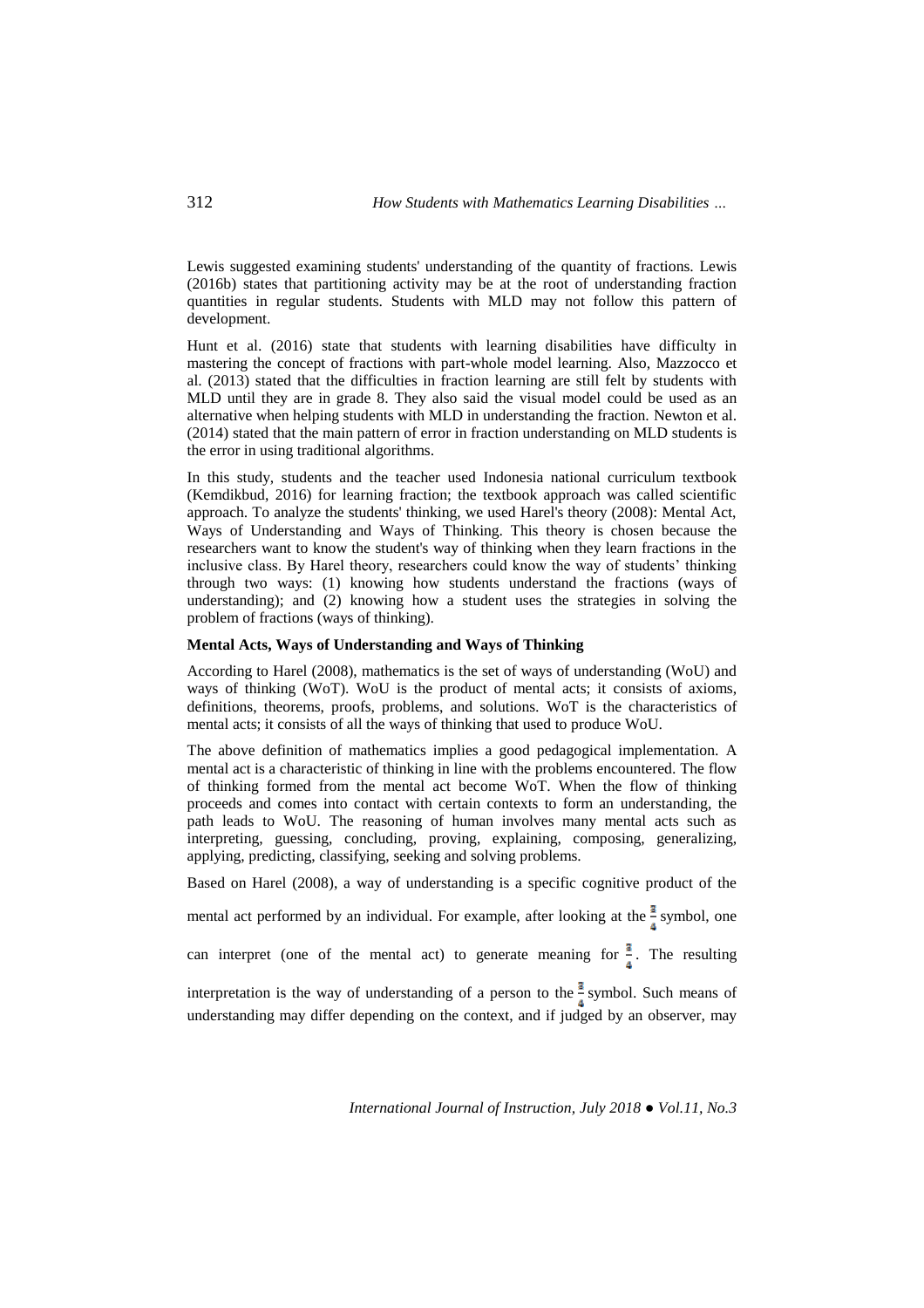be considered true or false. For example, in a context one can interpret the  $\frac{3}{4}$  symbol as

"3 objects of 4 objects," and others can be interpreted as "recurring sum:  $\frac{1}{4} + \frac{1}{4} + \frac{1}{4}$ ."

Furthermore, according to Harel (2008), a way of thinking is the cognitive characteristic of the mental act. The cognitive characteristics of the mental act are inferred from the observation of the way of understanding (the cognitive product of a mental act). For example, a teacher who follows a student's mathematical behavior may conclude that students' interpretations of mathematical symbols are inflexible, there is no quantitative view, or, for example, students' interpretations of symbols are flexible and connected with other concepts. Another example, teachers can conclude that the student's proof of mathematical statements is based on empirical evidence, or based on deductive reasoning.

When analyzing students' mathematical behavior regarding the way of understanding and way of thinking, a person starts with a mental act being observed, see the type of cognitive product (way of understanding associated with it), and tries to find the common cognitive nature between the way of this understanding. Every character that found is the way of thinking associated with the mental act (Harel, 2008).

### **METHOD**

This research uses a qualitative approach, with the single-case (holistic) designs (Yin, 2009). The approach used in this research is more emphasis on the interpretative study of the data analysis. The qualitative research investigates events as they occur naturally (Bogdan and Biklen, 2007). The use of case study methods is applied to describe field findings related to the research problem, i.e., how students with MLD understands fractions in the inclusive school. As written by Bogdan and Biklen, the case study is "*a detailed examination of one setting or one single subject, or a single depository of documents, or one particular event*" (Bogdan and Biklen, 2007, p. 59). One single subject in this research is students with MLD, and particular event which studied are ways of understanding of students with MLD when they learn fractions.

#### **Sample**

This study involves purposeful sampling. The sample was chosen using researchers' judgment to select the instances that are information-rich by the phenomena studied (Gall, Gall, & Borg, 2010). This research was conducted in one of the Inclusion Junior High School in Cimahi City, West Java, Indonesia. The school location is in the urban area. The reason to gather data from this school is that the researchers want to know students with MLD's ways of understanding when they learn fraction in the inclusive school. Based on the preliminary interview, the teachers stated that their school received many students that have learning disability symptoms. The participants are students in the  $7<sup>th</sup>$  grade; they learn fraction topic used Indonesia national curriculum textbook for the the $7<sup>th</sup>$  grade. They have learned basic fraction concept from the  $3<sup>rd</sup>$  grade, and in the the<sup>7th</sup> grade, they completed all the learning on fractions topic. The case will focus on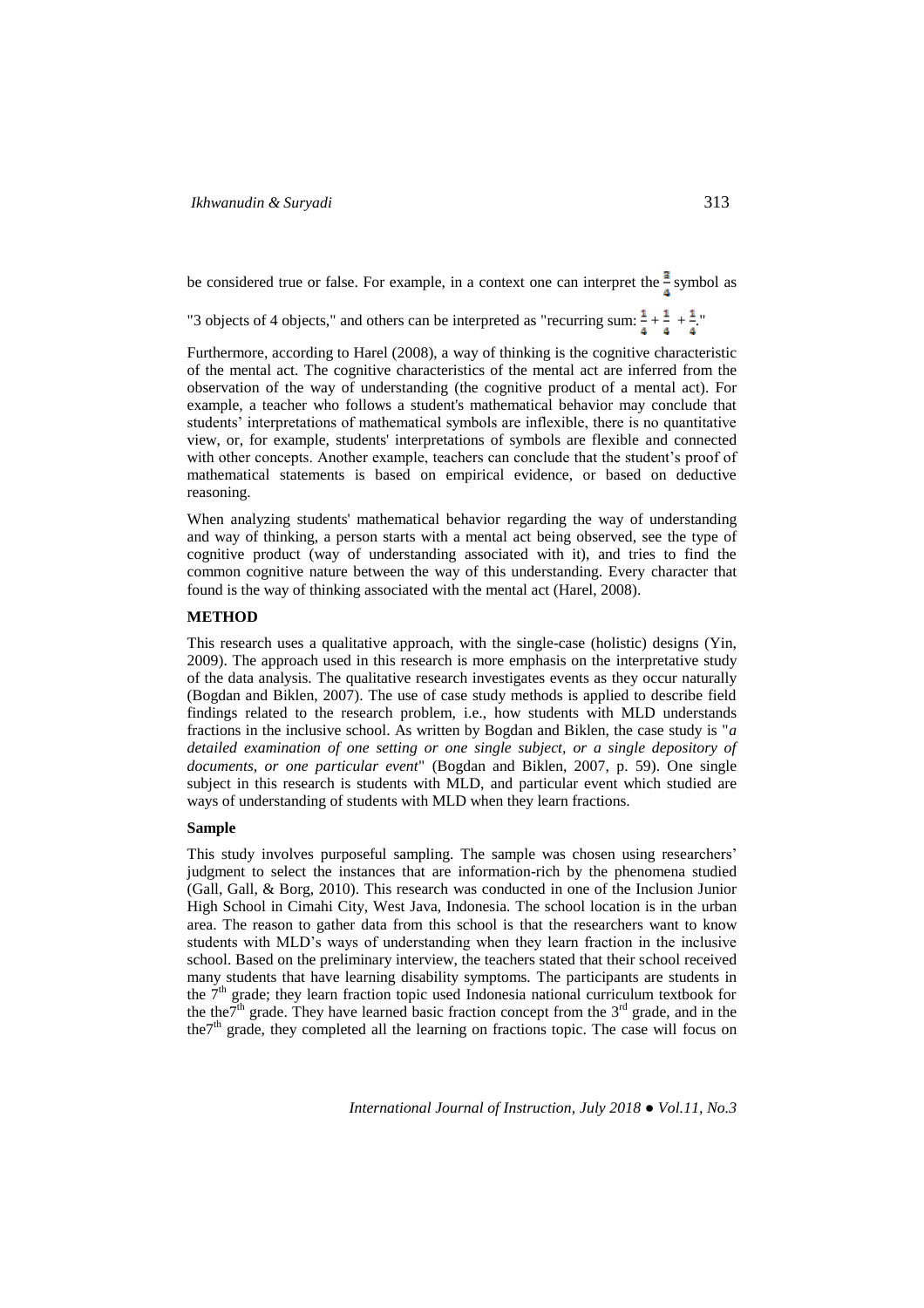three students who suspected of having MLD when they learn fraction. The three students with MLD were selected from test results, teacher interviews, and observation.

The selection stage of three students with MLD is as follows:

- 1. Based on the tests result, three students earned a score under the first quartile; they are students A, B, and C.
- 2. Based on the teacher's interview and observation; the following results are obtained:
	- Student A got the score 35.71. This score is below the first quartile, which is 66.9. Based on interviews with the teacher and class observation, student A experienced difficulties in learning mathematics. So, student A can be recorded to experience MLD.
	- Student B got the score 39.29. This score is below the first quartile, which is 66.9. Based on interviews with the teacher and class observation, student B experienced difficulties in learning mathematics. So, student B can be recorded to experienced MLD.
	- Student C got the score 64,29. This score is below the first quartile, which is 66.9. Based on interviews with the teacher and class observation, student C experienced difficulties in learning mathematics. So, student C can be recorded to experience MLD.

## **Data Collection Tools**

In this study, the data were collected through student test (paper and pencil measure), observations, document and media analysis, and interview (Gall, Gall, & Borg, 2010). In the paper and pencil measure (test), the problem is as follows: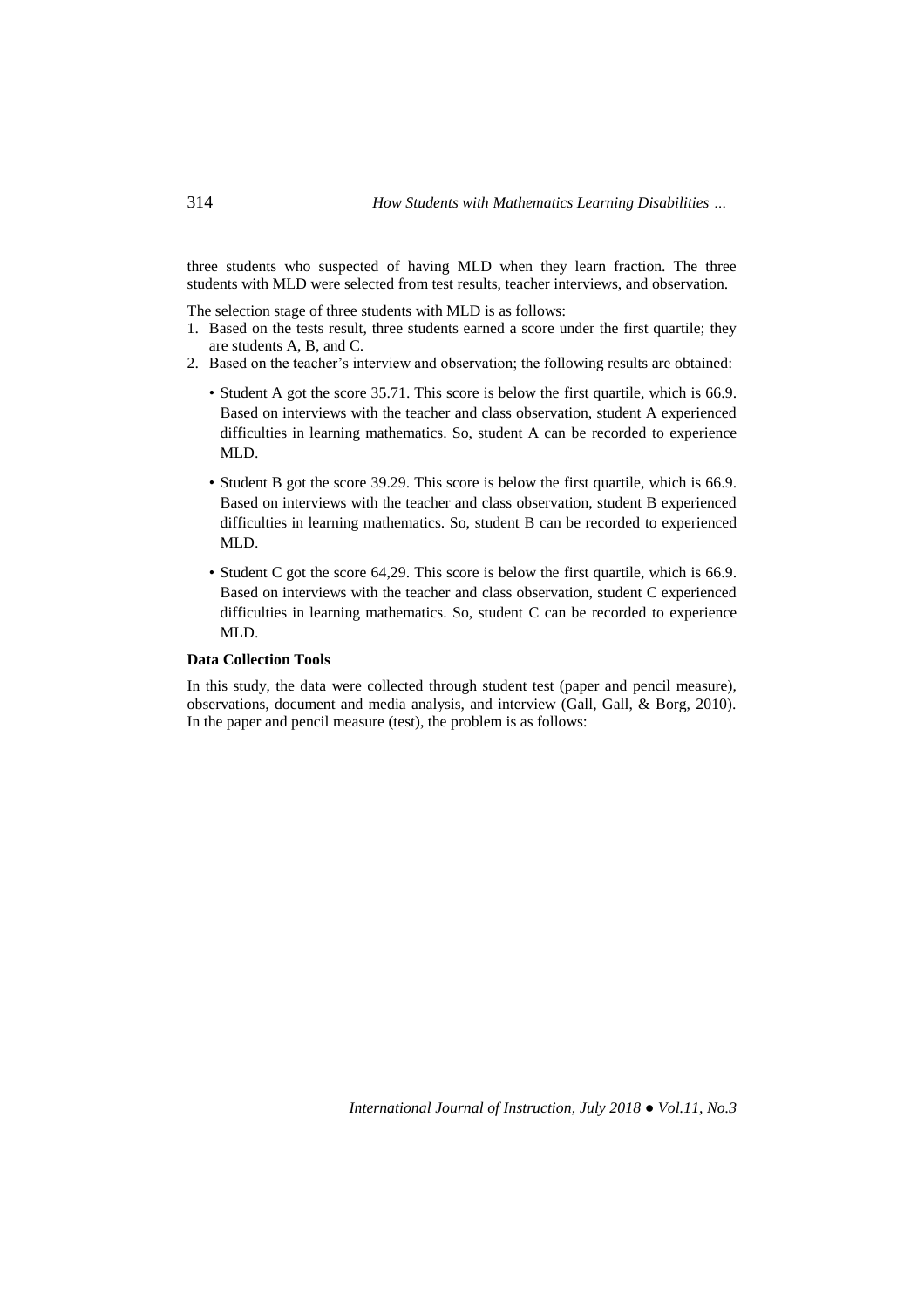Table 1

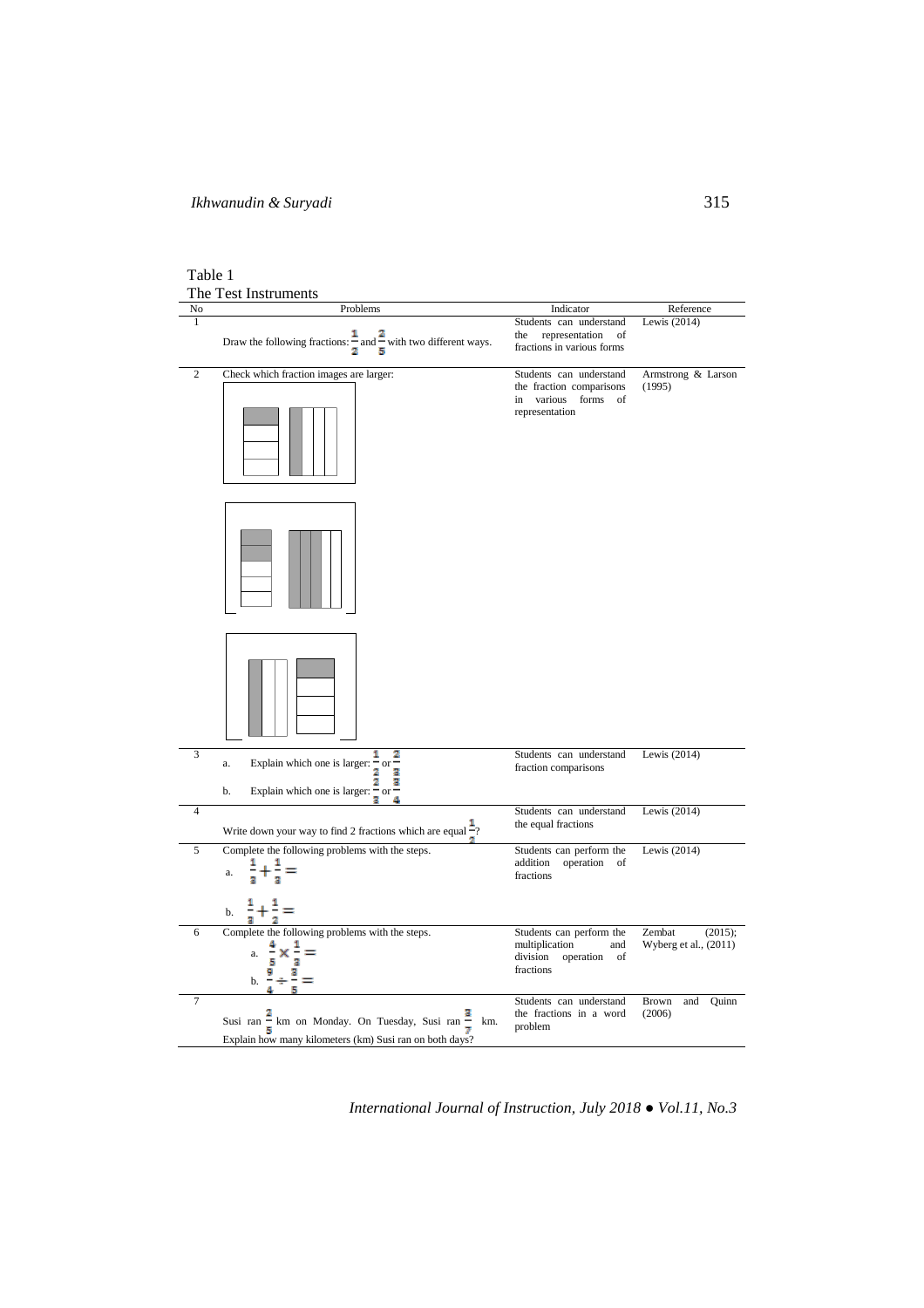We adapted the problem above from some previous research. Our research case is different from the previous one. The main difference is the focus of the research problem; in this research, we investigate students with MLD's ways of understanding when they learn fraction in the inclusive school. The case of Lewis (2014) was two students (19 and 18 years old) who were diagnosed having MLD; the other previous researchers (Armstrong & Larson, 1995; Zembat, 2015; Wyberg et al., 2011; Brown & Quinn, 2006) were researched the regular class setting.

After the instrument is composed, content and construct validation are done by experts. This test instrument was given at the end of the fraction learning session using the Indonesian national curriculum. The item indicator is the same as the fraction topic indicator that students have learned. Thus, the above problem evaluated students' understanding of the fraction topic that they have learned.

## **The Teacher Interview**

After we obtained the result of students test, we interviewed the teacher. The purpose of the teacher interview was to confirm the result of the test that there were three students suspected of having MLD. The following table is the teacher interview guide:

Table 2

Teacher Interview Protocol

| No                                                                                       | Ouestion                                                                            |  |
|------------------------------------------------------------------------------------------|-------------------------------------------------------------------------------------|--|
|                                                                                          | Do the three students have difficulty in learning math in your classroom?           |  |
|                                                                                          | Are the students' difficulties caused by socioeconomic status factors?              |  |
|                                                                                          | Are the students' difficulties caused by language factors?                          |  |
|                                                                                          | Are the students' difficulties caused by a lack of parental support factors?        |  |
|                                                                                          | Do the ability of the three students improve after being given fractional learning? |  |
| 6                                                                                        | Do the three students have behavior and attention barriers?                         |  |
|                                                                                          | Do the three students have math anxiety?                                            |  |
| The result of the teacher interview revealed that the three students had difficulties in |                                                                                     |  |

The result of the teacher interview revealed that the three students had difficulties in learning mathematics. The difficulties of the three students were not due to socioeconomic status, language, and a lack of parental support. The ability of the three students also did not increase after being given fractional learning. Furthermore, the three students had no behavior or attention barriers and did not experience math anxiety.

## **The observation**

The observation was conducted when students did fractions learning and when they completed the test problems. The purpose of the observation is to make sure students learn and solve the fraction problem seriously. The following table is the observation guide:

Table 3

The Observation Protocol

| No | Description                                                               | Yes |  |
|----|---------------------------------------------------------------------------|-----|--|
|    | Students attend fractions learning activities seriously                   |     |  |
|    | Students are active in group discussions during fractions learning        |     |  |
|    | Students undertake the tasks that teacher gives during fractions learning |     |  |
| 4  | Students complete the test problems seriously                             |     |  |
|    | Students complete the test within the specified time duration             |     |  |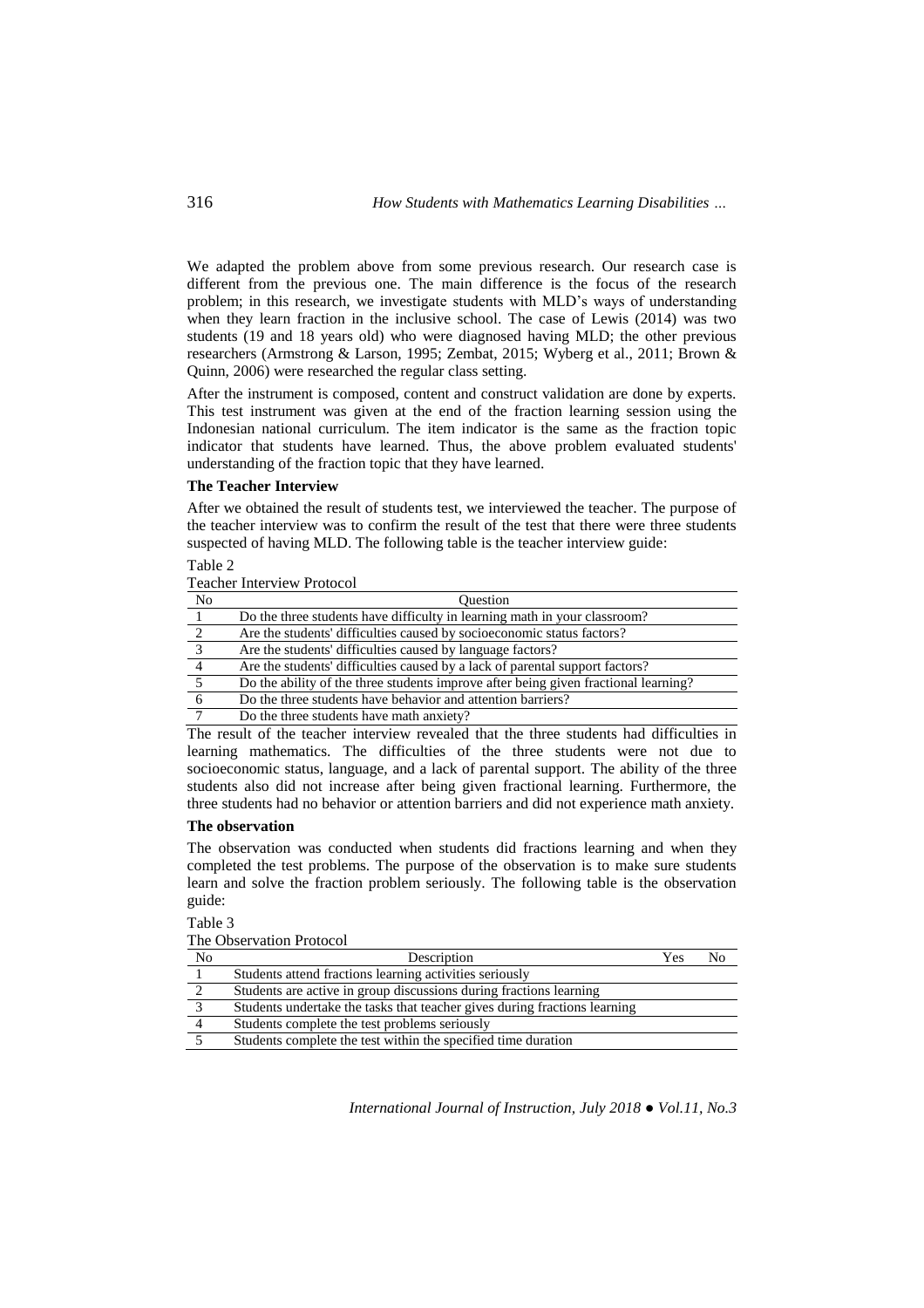The results of the observations revealed that the three students that suspected of having MLD attended fractions learning activities seriously. They were also active in group discussions during fractions learning. Then, they did the tasks that the teacher gave during fractional learning. Furthermore, when the test was given, they also did it thoughtfully and within the specified time duration.

#### **Data Analysis**

The data analysis of this study aims to analyze students with MLD's ways of understanding when they learn fractions. The data analysis was conducted using the qualitative analysis model of Milles & Hubberman (1994). The phases of the analysis were data reduction, data display, data verification and conclusion. Each data that has been collected from the field is written in the detailed form and forming daily reports. Considering the daily reports are so numerous and varied, then on the data collected, carried out data reduction, which is done by creating an abstraction. Data abstraction is a summary of research data, then selected and focused on the things that are important and related to understanding a fraction of MLD student. Further data are selected and categorized while coded. To assist the process of data analysis in this study, we used HyperRESEARCH version 7.3.7 software. HyperRESEARCH is one of several computer programs commonly used by qualitative researchers to assist data processing, coding, and development as well as theoretical testing resulting from a qualitative study.

#### **Procedure**

The procedure of this study is described in the form of three stages taken by researchers as follows.

#### 1. Orientation Stage

This stage is the preliminary stage. At this stage, the researcher organizes the instrument and organizes the strategy for the next stage. This stage serves to understand the background situation of research.

### 2. Exploration Stage

This stage is a step follow up from the previous stage. The goal is to find in-depth information about the problem under study. That is, researchers plunge into the research arena and conduct research intensively. At this stage, tests on students are conducted, student observations and interviews of teachers are carried out.

#### 3. Data Analysis and Interpretation Phase

At this stage, the data are analyzed with the qualitative analysis model of Milles  $\&$ Hubberman (1994). The data are examining and grouping to describe, evaluate, and explain the phenomenon. The goals of this stage are to identify the ways of understanding of students with MLD when they learn fraction.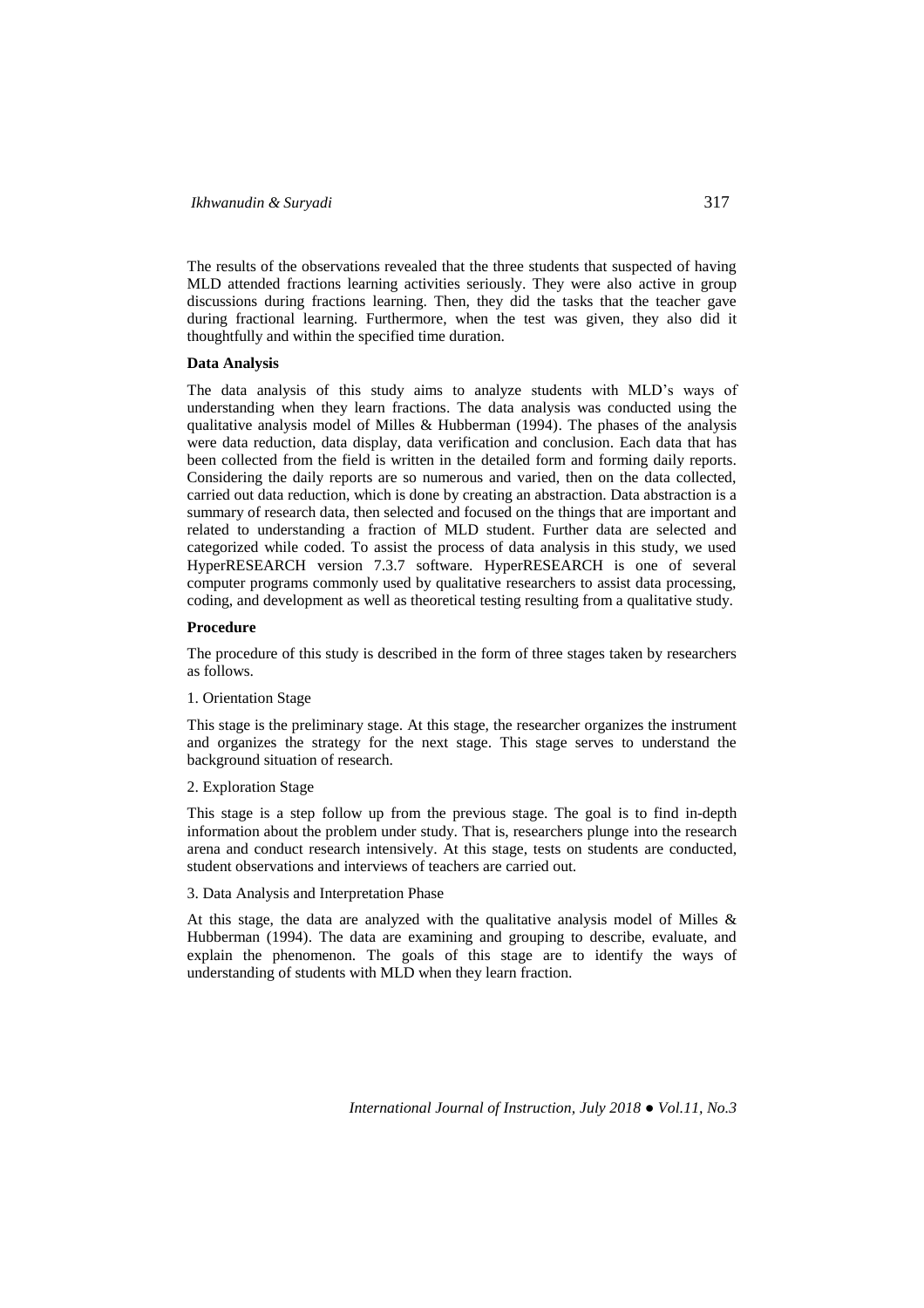### **Validity and Reliability of the Study**

To prove the validity and reliability of research data, the researcher performs the data validation process by the rules of validity and reliability in qualitative research. Validation of data is done through three strategies (Gall, Gall, & Borg, 2010), as follow:

1. Triangulation (triangulation), by analyzing different sources of data through examination of evidence derived from these sources. In this research, triangulation data is conducted by five different sources of data; there are paper and pencil measure, class observation, media/recording, teacher interview, and document analysis.

2. Using member checking to know the accuracy of research results. Checking members are made through final report confirmation or data descriptions of the teacher and participant.

3. Contextual completeness, i.e., the use of various reference materials to generate validity of information.

## **FINDINGS**

In this study, we arrange the data as follows: the themes are mental acts, ways of understanding, and ways of thinking. The subthemes are problem-solving and interpreting (for mental acts theme), solution and interpretation (for ways of understanding theme), problem-solving approach and multiple interpretation strategies (for ways of thinking theme). We created a code for each students' answer; then the code is matched with the subtheme. To organize data, we use HyperResearch software. HyperResearch is used to facilitate display data. Here is one illustration of HyperResearch usage.



In the picture above, the code (decimal) corresponds to ways of thinking (multiple interpretations as a decimal number), mental acts (interpreting), and ways of understanding (interpretation). The blue box on the right shows the student's work indicating the decimal code.

From the student's answer above, we created a diagram that represents the interrelation between the code, subtheme, and theme as follows: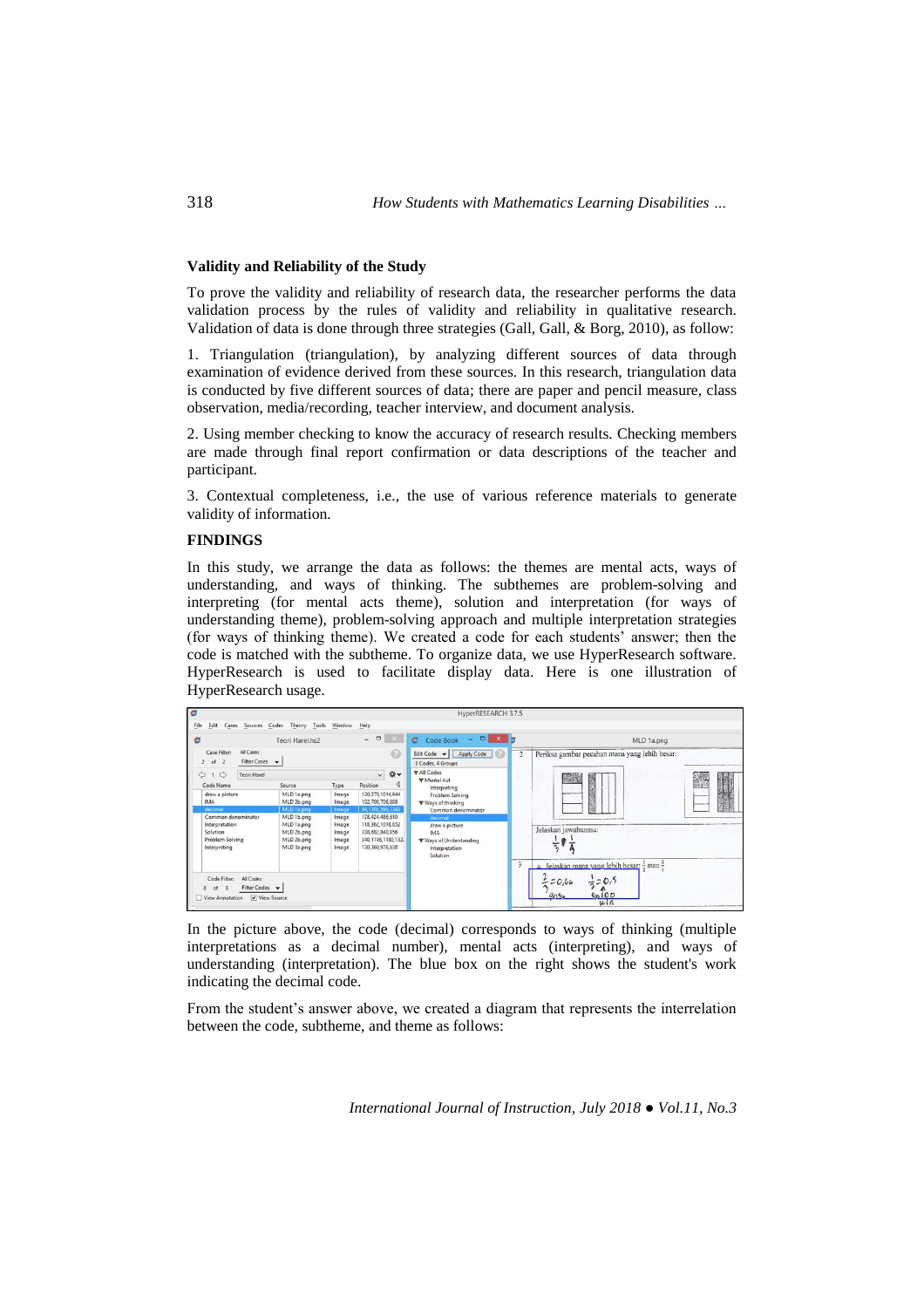

Here are the results of the data analysis from three students with MLD; we found mental acts, ways of understanding, and ways of thinking as follows:

### **Problem Solving**

Here is one example of student work that used mental act problem-solving:

Selesaikan soal berikut dengan langkah-langkahnya.<br>a.  $\frac{1}{3} + \frac{1}{3} = \frac{8}{9}$ b.  $\frac{1}{3} + \frac{1}{2} = \frac{5}{3}$ 

In the above problem, the student is asked to complete two questions about the sum of the fractions. In the first question, the student is asked to solve the problem This problem aims to identify students' understanding of the addition of fractions with the same denominator. For this problem, students answer:  $\frac{1}{3} + \frac{1}{3} = \frac{8}{9}$ . Student thinking can be analyzed as follows:  $\frac{1}{3} + \frac{1}{3} = \frac{(1+3)}{(3\times3)} + \frac{(1+3)}{(3\times3)} = \frac{4}{9} + \frac{4}{9} = \frac{8}{9}$ .

The student is familiar with the common denominator procedure in the fraction addition

operation. So, when students saw the  $\frac{1}{3} + \frac{1}{3}$  problem, he applied the common denominator procedure by changing 3 to 9. He did not recognize that the denominator is the same, i.e., 3. There are other interesting things done by the students. He adds to the

numerator by 3, not multiplying it, as follows:  $\frac{(1+3)}{(3\times3)} + \frac{(1+3)}{(3\times3)}$ . The student already knows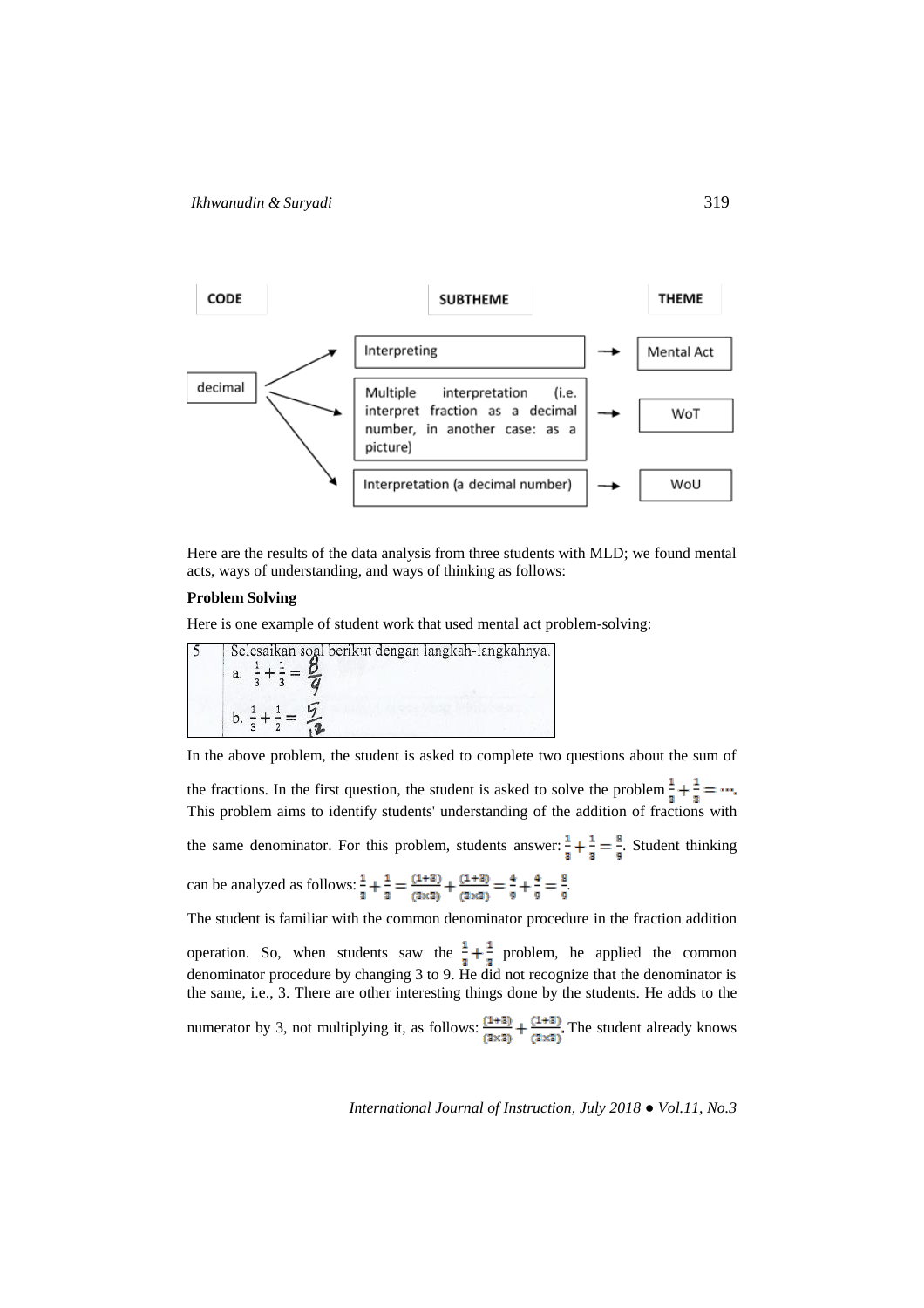that if the denominator is multiplied by 3, then the numerator is also multiplied by 3. However, in fact, the numerator is added by 3 instead of multiplying by 3. In other words, the student mistakenly applies the procedures that already known.

In the second question, the student is asked to solve the problem  $\frac{1}{3} + \frac{1}{2} = \cdots$ . This problem aims to know students' understanding of the addition of fractions with different denominators. For this problem, students answer:  $\frac{1}{3} + \frac{1}{2} = \frac{5}{12}$ . Student thinking can be

analyzed as follows:  $\frac{1}{2} + \frac{1}{2} = \frac{(1+i)}{(n+1)(1+i)} + \frac{1}{n} = \frac{1}{n}$ . Students are familiar with the common denominator procedure in the fraction addition operation. So, when students saw the

 $\frac{1}{2} + \frac{1}{2}$  problem, he did the common denominator procedure by changing 3 to 12. Unfortunately, he did only in the first part. Just like before, there are other interesting things done by students. He added the numerator by 4 instead of multiplying it, as

follows:  $\frac{1}{4} + \frac{1}{4} = \frac{1}{4000} + \frac{1000}{4000} + \frac{1000}{4000}$ . Thus, the student already knows that if the denominator multiplied by 4, then the numerator is also multiplied by 4. However, in fact, the numerator is added by 4, not multiplied by 4. In other words, the students mistakenly apply the procedures that already known. From the observation and the teacher interview, the student already knows the common denominator procedure.

In the process of solving the problem, students have done the mental act problem solving, although the answer is not right. Ways of understanding students have also been identified, i.e. in the form of a given solution. While students' way of thinking has also been identified, students use the common denominator approach to solve the problem.

There is again an example of an interesting student answer, as follows:

| Selesaikan soal berikut dengan langkah-langkahnya. |
|----------------------------------------------------|
|                                                    |

In the above problem, the student is asked to complete problem of fraction multiplication. In this problem, the student is asked to solve the problem This problem aims to reveal students' understanding of fraction multiplication. In this case, the students answer:  $\frac{1}{2} \times \frac{1}{4} = \frac{14}{14} \times \frac{1}{14} = \frac{14}{14} = 4$ . There is an interesting point; student applied the common denominator (fraction addition procedure) for the fraction multiplication operation. So, when students saw the problem  $\frac{4}{5} \times \frac{1}{2} = \cdots$ , he did the

common denominator procedure on the first part by converting 5 to 15 and in the second part by changing 3 to 15. There are other interesting things done by the students. He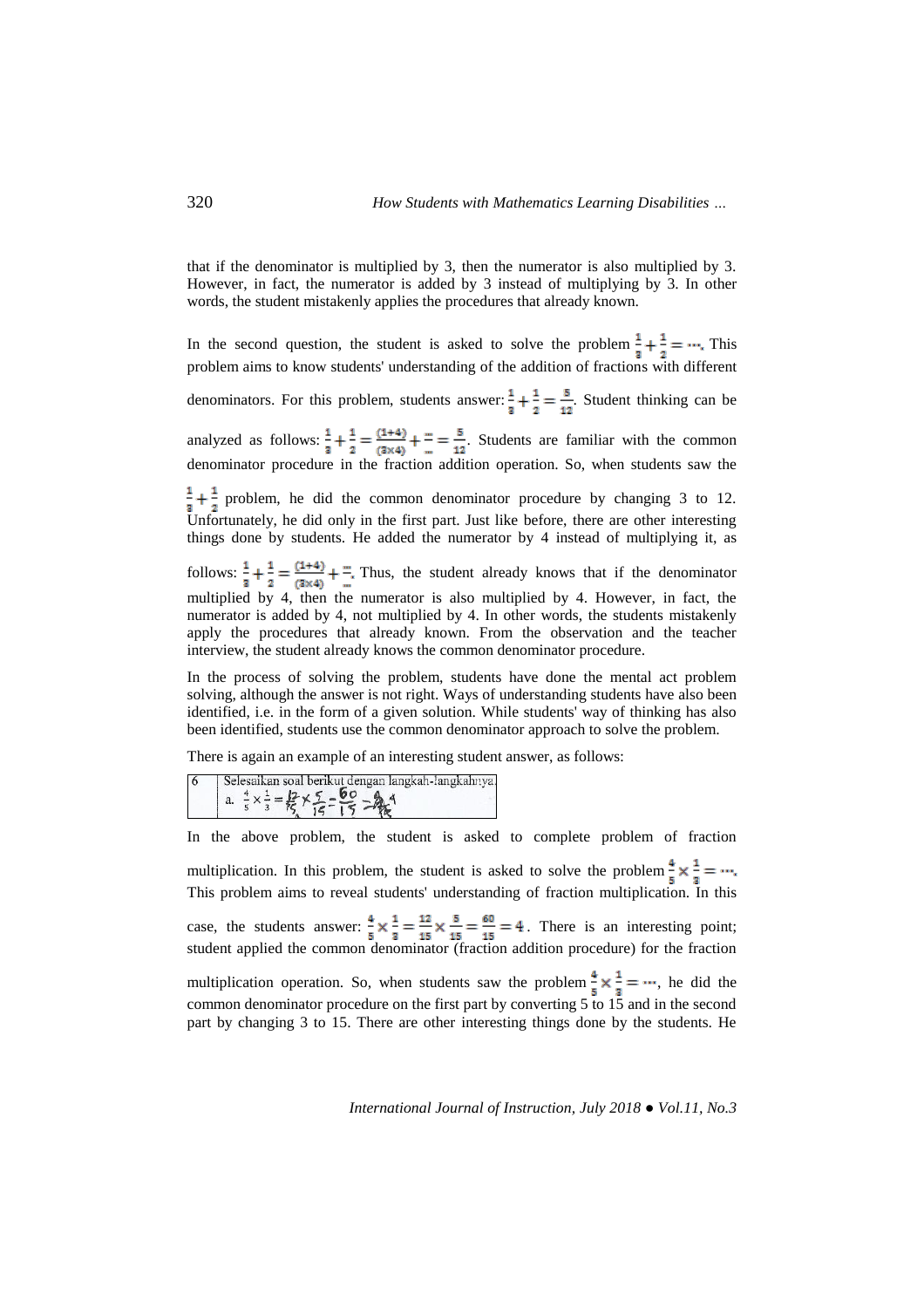only did multiplication of the numerator, that is:  $\frac{1}{\sqrt{2}} \times \frac{1}{\sqrt{2}} = \frac{1}{\sqrt{2}}$ . Surprisingly, students apply the fraction addition procedure to the fraction multiplication operations.

Another example of a student with MLD work is as follows:

|  | Selesaikan soal berikut dengan langkah-langkahnya. |  |
|--|----------------------------------------------------|--|
|  |                                                    |  |
|  |                                                    |  |

In the second problem (b), the student is asked to solve the problem  $\frac{9}{4} \div \frac{3}{5} = \cdots$ . This problem aims to uncover students' understanding of fraction division operations. In this case, the students appear to have known the operating procedure of the fraction division. However, there is an interesting, students use the method of multiplying the opposite or invert multiply algorithm (Zembat, 2015), but the invert is not the second term, but the first term. Consider the following student answer illustrations:

 $\frac{9}{4} \div \frac{3}{5} = \frac{4}{9} \times \frac{3}{5} = \frac{4}{15}$ . So, the answer is backward, it should be  $\frac{15}{4}$ , but the answer is

 $\frac{4}{15}$ . Again, although the answers of MLD students are mistaken, the mental act problem solving, the way of understanding, and the way of thinking can still be identified.

#### **Interpreting**

The second identifiable mental act of MLD students is interpreting. The example of student work is as follows:



In the above problem, the student is asked to describe fractions  $\frac{1}{2}$  and  $\frac{2}{5}$  in two different

ways. Students have been able to interpret  $\frac{1}{2}$  with two different interpretation, which is

the heart and rectangle picture. While in the  $\frac{2}{5}$  fraction, the student is only able to draw a representation that is a kind of rectangle, with two shaded segments.

There is also a student who has been able to interpret the fractions as a decimal number as follows: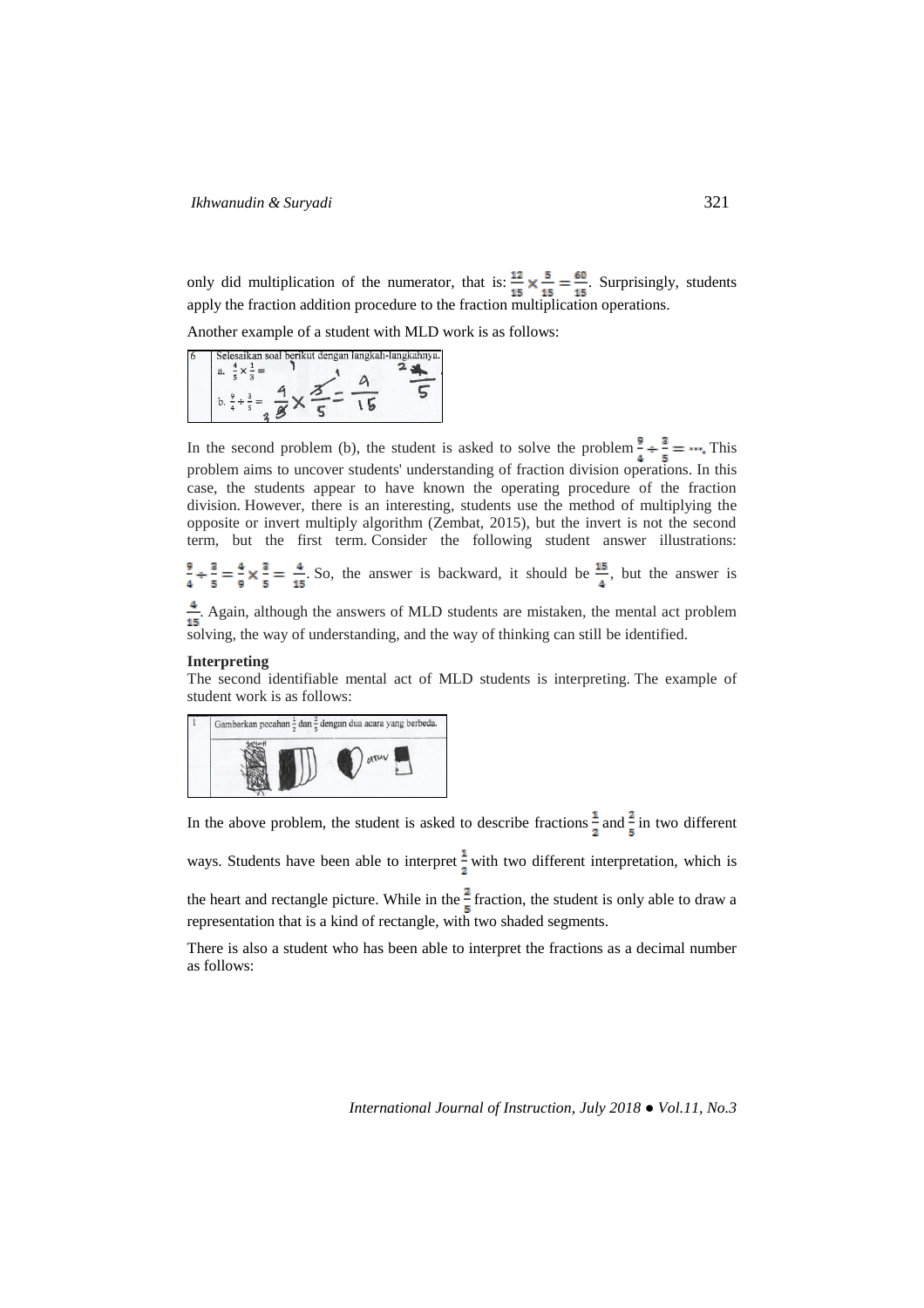

In the picture above, the student is asked to explain which fractions are greater between

 $\frac{1}{2}$  and  $\frac{2}{3}$ . The student interprets fractions as decimals to explain which fractions are larger.

The fraction  $\frac{2}{3}$  is changed to 0.66 and the fraction  $\frac{1}{2}$  to 0.5. However, the student also listed the writing: 90% and %100 win (with the percent symbol in front of the number), without giving any other details.

Thus, the student has been able to perform mental act interpreting. Their interpretation of fractions had identified the student's way of understanding. Similarly, the student's way of thinking had been identified by the characteristics of various interpretations of fractions, which is fractions as decimal numbers and fractions in the form of pictures.

We summarize these findings in the following table:

Table 4 The Mental Act, Way of Understanding, and Way of Thinking

| Mental Act          | Way of Understanding | Way of Thinking                                                                     |
|---------------------|----------------------|-------------------------------------------------------------------------------------|
| Problem-<br>solving | Solution             | Problem-solving approach: common denominator<br>approach, invert multiply algorithm |
| Interpreting        | Interpretation       | Multiple interpretations (as pictures and decimal<br>number)                        |

# **DISCUSSION**

We found only two mental acts, which are problem-solving and interpreting. The students with MLD could not develop other mental acts like explaining or inferring. We think students with MLD could only solve the problem procedurally. They used the common denominator approach, drawing a picture, change to a decimal strategy, direct multiplied strategy, and invert multiply algorithm; they cannot use the other strategies like a benchmark or residual which demands the ability to infer and explain.

In mental problem-solving, we found interesting things as follows: students have known the procedure of common denominator approach to the operation of fraction addition, but in the application, students mistakenly apply the procedure. Similarly, in multiplication and divisions, students are familiar with the procedure, but in practice, they mistakenly apply the procedure. This finding is consistent with Newton et al. (2014) research, they stated that the main pattern of error in fraction understanding on MLD students is the use of traditional false algorithms.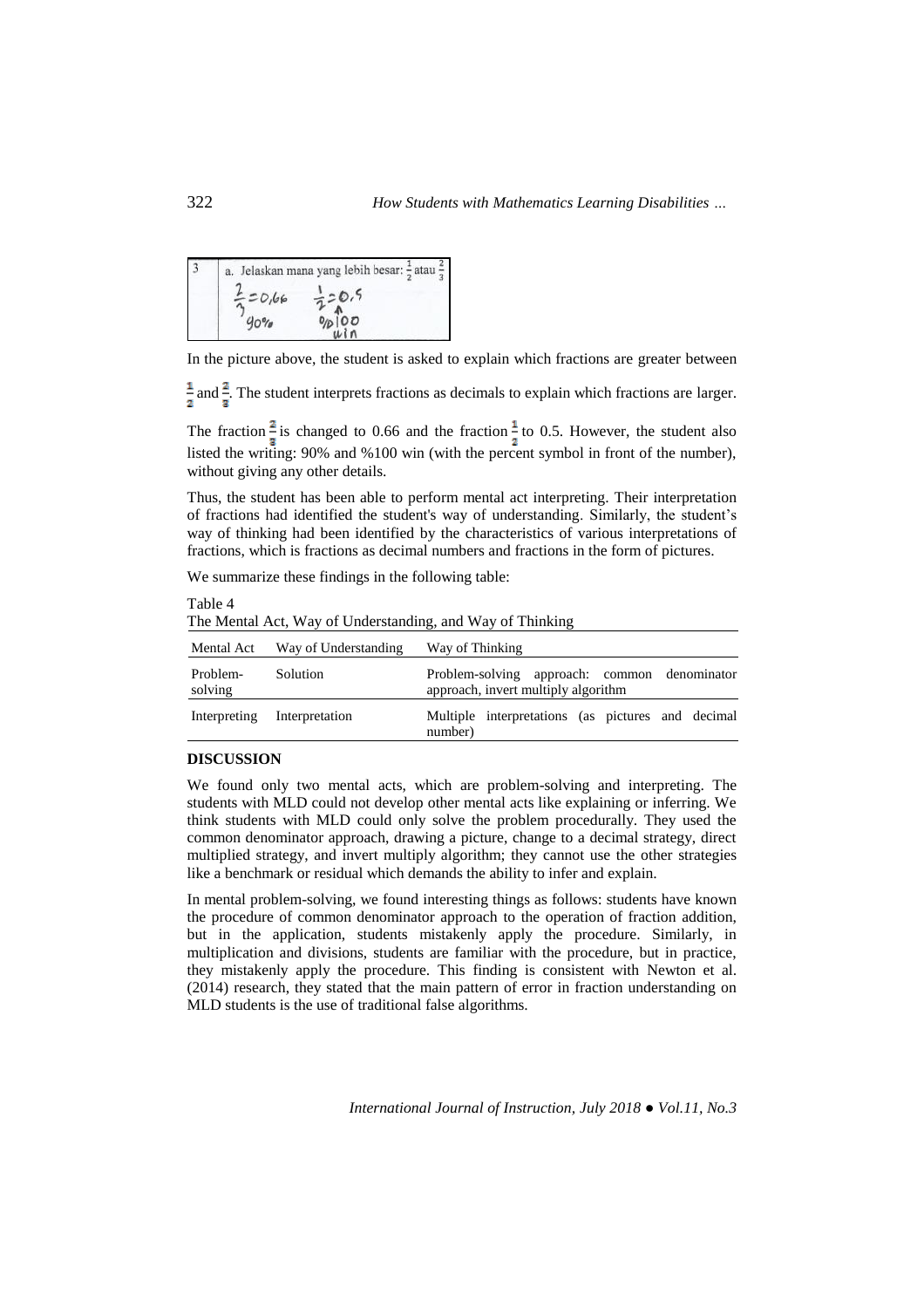These findings also in line with the research of Mazzocco et al. (2013) which stated that the difficulties in fraction learning are still felt by MLD students until they are in grade 8 (grade two junior high in Indonesia). Other researchers also disclosed the same thing that MLD students make a mistake in performing arithmetic calculations (Geary et al., 2004).

From previous research, Lewis (2014) stated that students with MLD have a different way of thinking in understanding fractions. She thought students with MLD did not mean to have a lack of understanding of fractions, but there are different ways of thinking in understanding fractions. In our finding, students have different ways of thinking in understanding the operation of fractions addition. In the addition operation, students differently understand the common denominator approach, students add, not multiply the numerator by the same number with the denominator. In multiplication operations, students only perform multiplication operations on the numerator; they do not multiply the denominator.

Another finding from Lewis (2016a) concluded that adolescent students with MLD are experiencing difficulties in fractions learning, especially on fraction comparison subjects, either fractional comparisons with the same denominator or in fractional comparisons involving a half fraction. She suggested to researching with younger MLD students as the subject. Although this study involved younger students with MLD, a similar result is found: students with MLD have difficulties in resolving the problem of fractional comparisons.

Furthermore, Lewis (2016b) explained that partitioning activity was probably the root of understanding the quantity of fractions in regular students. Students with MLD may not follow this pattern of development. In our finding, Indonesia's national curriculum teaches fractions with partitioning activities, which are beneficial for regular students, but not necessarily helpful to students with MLD; this can happen because MLD students do not follow a developmental pattern like their regular peers.

Finally, we think that students with MLD understand fraction procedurally. One possible cause is due to the lack of multiple representations in fractions learning in the context of Indonesian curriculum; because of that, we suggest increasing the use of multiple representations to fractions learning in our curriculum. We believe the use of multiple representation provides an opportunity for students with MLD to gain a better understanding of fractions.

# **CONCLUSION**

The inclusive school system is our future, the study of students' way of thinking when understanding mathematics in inclusive class is very important to do, both for students with and without MLD. The results of this study can be made as one of the didactic anticipations when teachers teach the concept of fractions. We found only two mental acts with corresponding WoU and WoT, namely problem-solving and interpreting. On the analysis of MLD students, it was found an interesting thing in the mental act problem solving, i.e., the student knew the common denominator approach in the operation of fraction addition, but the practice is still wrong. The same thing is also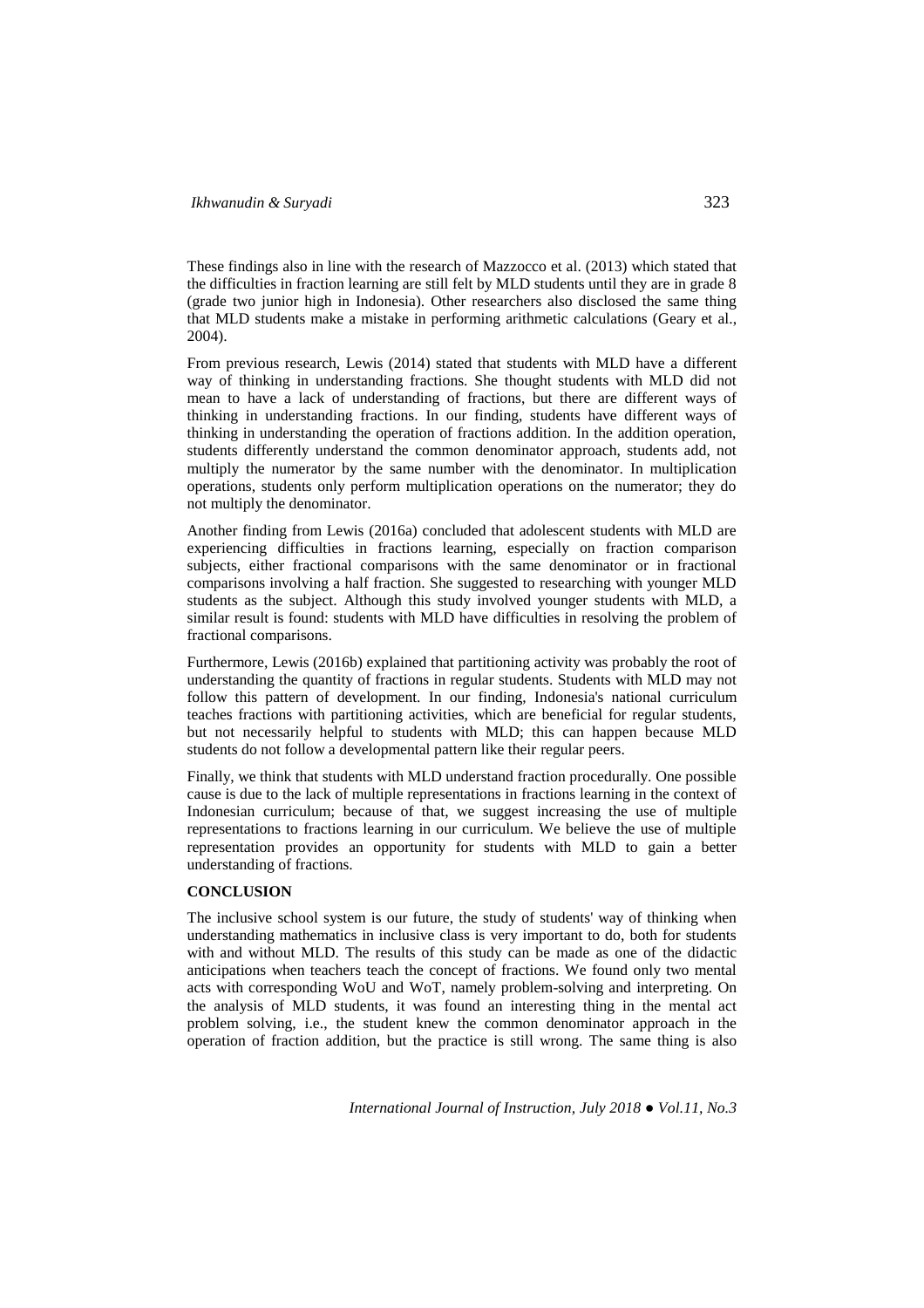found in multiplication and division operation. Surprisingly, students use the common denominator approach in the fraction multiplication. In the division of fraction, students mistakenly apply the invert multiply algorithm.

Subsequent research is suggested to examine more specific student in the inclusive school, for example, the way of mathematical thinking in students with disabilities, such as the student with visual impairment, hearing impairment, mental retardation, and students with autism syndrome.

# **ACKNOWLEDGMENT**

The authors would like to thank the Lembaga Pengelola Dana Pendidikan (LPDP) as the sponsor of this research in a contract number: 20160621027192. The opinions expressed in this paper are those of the authors and do not necessarily represent the views of LPDP.

#### **REFERENCES**

Armstrong, B.E. & Larson. C.N. (1995). Students' Use of Part-Whole and Direct Comparison Strategies for Comparing Partitioned Rectangles. *Journal for Research in Mathematics Education*, 1 (26).

Bogdan, R. C. & Biklen, S. K. (2007). *Qualitative Research for Education*. Boston: Allyn and Bacon Inc

Brown G.& Quinn, R.J. (2006). Algebra students' difficulty with Fraction, An Error Analysis. *Australian Mathematics Teacher,* 62 (4).

Clarke, C., Fisher, W., Marks, R., Ross, S., Zbiek, R.S. (2010). *Developing Essential Understanding of Rational Numbers for Teaching Mathematics in Grades 3-5*. Reston, VA: NCTM.

Gall, M.D., Gall, J.P., Borg, W.R. (2010). *Applying Educational Research*. Boston: Allyn and Bacon Inc.

Geary, D.C. (2004). Mathematics and Learning Disabilities. *Journal of Learning Disabilities, 37 (1),* 4-15*.*

Geary, D. C., Hoard, M. K., Byrd-Craven, J., & DeSota, M. C. (2004). Strategy choices in simple and complex addition: Contributions of working memory and counting knowledge for children with mathematical disability. *Journal of Experimental Child Psychology*, 88, 121–151.

Harel, G. (2008). What is Mathematics? A Pedagogical Answer to a Philosophical Question. In Gold, B. & Simons, R.A. (Eds.): *Proof and Other Dilemmas*: *Mathematics and Philosophy* (pp.265-290). Washington, DC: MAA.

Hunt, J.H., Welch-Ptak, J.J., Silva, J.M. (2016). Initial understandings of fraction concepts evidenced by students with mathematical learning disabilities and difficulties: a framework. *Learning Disability Quarterly,* 1 (13), 1-13.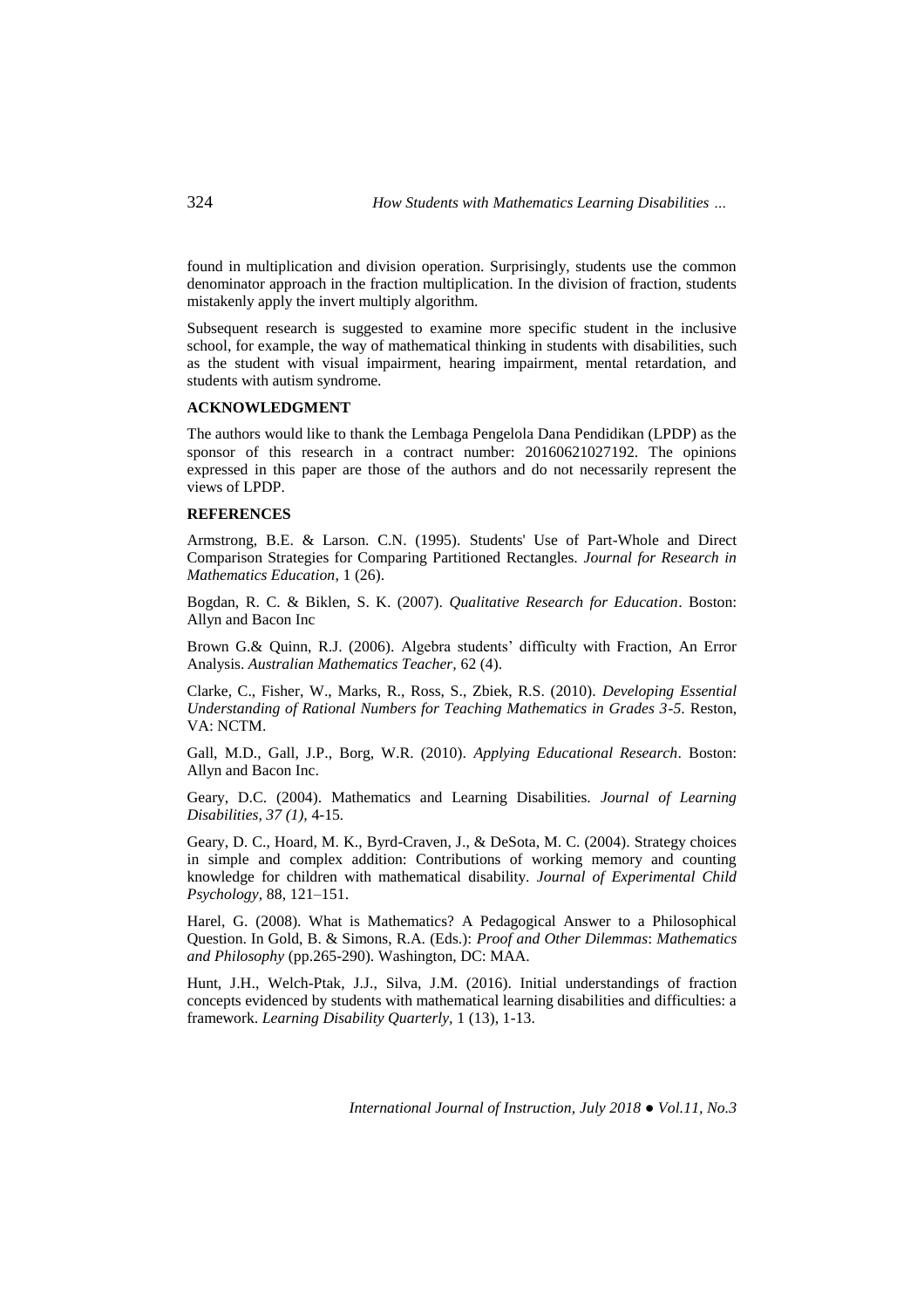Kemdikbud (2016). *Matematika SMP kelas VII semester 1*. Jakarta: Kemdikbud.

Lewis, K.E. (2014). Difference not deficit: reconceptualising mathematics learning disabilities. *Journal for Research in Mathematics Education*, 3 (45).

Lewis, K.E. (2016a). Understanding mathematical learning disabilities as developmental difference: a fine-grained analysis of one student's partitioning strategies for fractions. *Journal for the Study of Education and Development,* 1(21).

Lewis, K.E. (2016b). Beyond error patterns: a sociocultural view of fraction comparison errors in students with mathematical learning disabilities. *Learning Disability Quarterly,*  1 (14), 1-14.

Lewis, K.E. and Fisher, M.B. (2016). Taking Stock of 40 Years of Research on Mathematical Learning Disability: Methodological Issues and Future Directions. *Journal for Research in Mathematics Education,* 4 (47), 338-371.

Mazzocco, M. M. M., Devlin, K. T., & McKenney, S. J. (2008). Is it a fact? Timed arithmetic performance of children with mathematical learning disabilities (MLD) varies as a function of how MLD is defined. *Developmental Neuropsychology*, 33, 318–344.

Mazzocco, M. M. M., Feigenson, L., & Halberda, J. (2011). Impaired acuity of the approximate number system underlies mathematical learning disability (dyscalculia). *Child Development*, 82, 1224–1237.

Mazzocco, M.M.M., Myers, G., Lewis, K.E., Hanich, L.B., Murphy, M.M. (2013). Limited knowledge of fraction representations differentiates middle school students with mathematics learning disability (dyscalculia) versus low mathematics achievement. *Journal of Experimental Child Psychology,* 115 (2), 371-387.

Miles, M. B. & Hubberman, A. M. (1994). *Qualitative Data Anaysis*. California: SAGE

Publications.

McKenna, J.M., Shin, M., & Ciullo, S. (2015). Evaluating Reading and Mathematics Instruction for Students with Learning Disabilities: A Synthesis of Observation Research. *Learning Disability Quarterly,* 38(4*),* 195–207.

National Center for Learning Disabilities-US. (2014). *The State of Learning Disabilities.* New York, NY: NCLD

NCTM. (2000). *Principles and Standards for School Mathematics*. Reston, VA: NCTM

Newton, K.J., Willard, C., Teufel, C. (2014). An examination of the ways that students with learning disabilities solve fraction computation problems. *The Elementary School Journal,* 1 (115).

Piazza, M., Facoetti, A., Trussardi, A. N., Berteletti, I., Conte, S., Lucangeli, D., . . . Zorzi, M. (2010). Developmental trajectory of number acuity reveals a severe impairment in developmental dyscalculia. *Cognition*, *116*, 33–41.